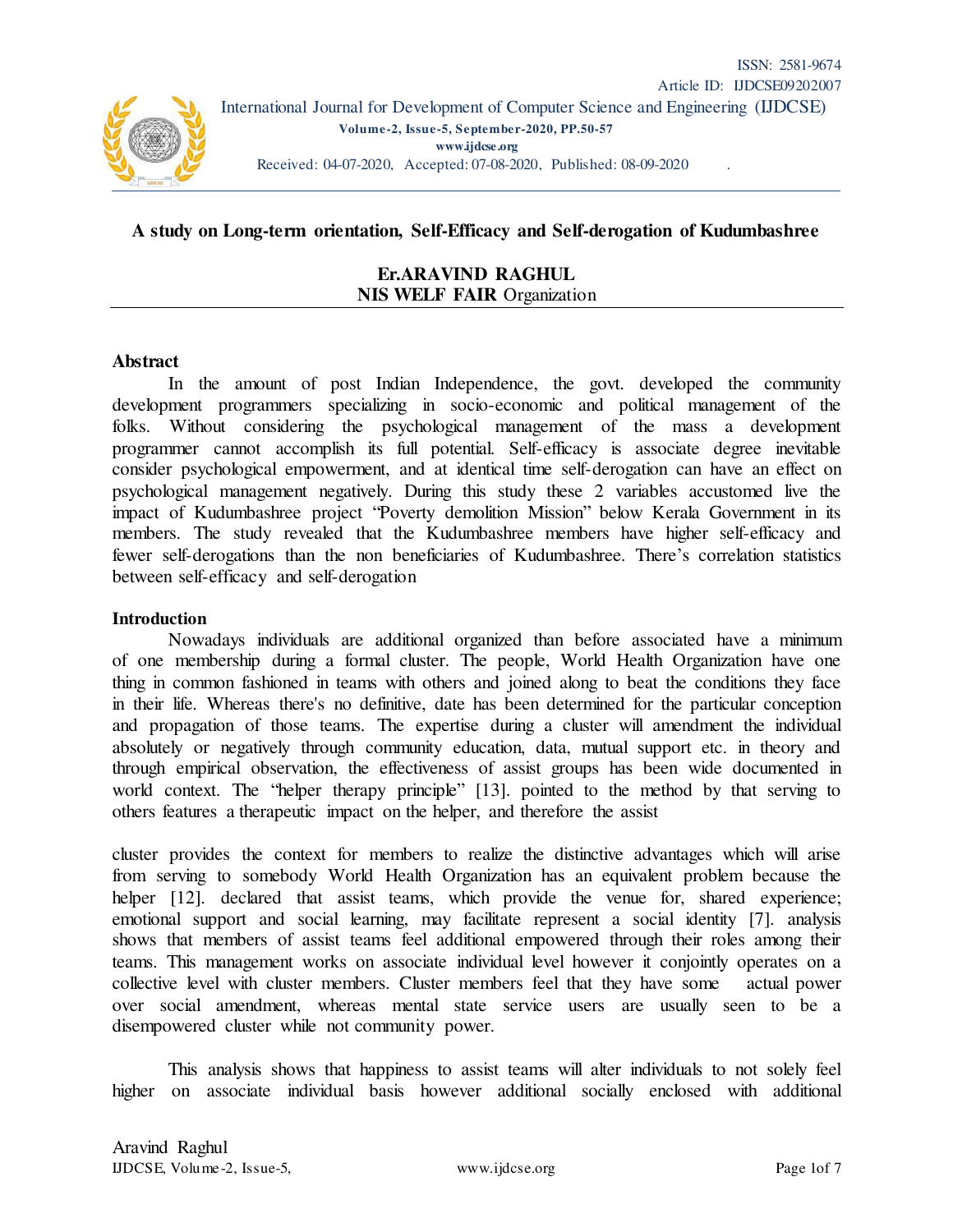community power. Individual management happens through the method of non-public development, which entails each the expansion of skills and talents and a additional positive selfdefinition. Scepter individuals feel higher regarding themselves, they feel accrued sense of nonpublic dignity, self-regard and shallowness and conjointly they need higher level of confidence and a way of non-public potency. They understand themselves as additional capable and worthy. There's completely new psychological redefinition of self. As a result there's associate actual increase information, competence, skills, resources, opportunities and more practical action and social relationship. The event of confidence strengthens personal ability resulting in individual's transformation of consciousness and capability. Self-efficacy is associate inevitable consider psychological management. In keeping with [4]. The conception of self-efficacy that relates to judgment of individuals builds concerning their ability to execute behavior relevant to a particular task or things. It refers to the confidence in one's ability to behave in such the way or to supply a fascinating outcome. Self efficacy makes a distinction in however individuals feel, assume and act. The theories of self-efficacy can give some views concerning however selfefficacy is developed and cultivated [6], these theories are differentiated to 2 schools in terms of their stress on however they create mentally self-efficacy and the way self-efficacy is developed. Each line of theories, psychological feature and psychological feature, are heavily indebted to attribution and social learning theories.

Their conceptualization of self-efficacy and assumptions of human agency give the premise to account for the event of self-efficacy in life course and its relationships with social setting. Self-derogation can have an effect on psychological management negatively [9]. the term self-derogation denotes "negative self attitude". Self angle or self feeling refers to the degree of characteristically negative or positive have an effect on induced within the person by thought of his personality. Self derogation is negatively associated with sensible mental health, and is prejudicious to effective temperament development, associated this could build an individual's behavior pathological. Several studies have declared intimate relationship between negative self angle (self derogation in their extreme forms), and therefore the genesis of any of a spread of modes of psychologically and/or socially outlined deviance. The authorized individuals have more positive and fewer negative angles towards themselves. Now a day's most developing countries use self facilitate approach to ladies management. Inspite of commendable achievements that Kerala has created within the social sector, the women of the state have secondary standing within the society. However, since the origin o Kudumbashree, the situation has been dynamical dramatically.

The Kudumbashree project "Poverty demolition Mission" beneath Kerala Government is targeted on ladies management through "self-help Group" to form a background to market a positive energy in its members [10]. In alternative words, individuals concerned during this project might get confidence, self stem and information of developing new skills. Plenty of studies administrated on Kudumbashree emphasized the socio-economic and political management [2,8,11,15,16]. However they are doing not think about the psychological empowerment of its beneficiaries. Only a few studies [11,15 ] mentioned about psychological factors, however no additional studies were conducted among Kudumbashree members specializing in psychological variables. This study aims to assess the impact of Kudumbashree Project on its beneficiaries by measuring sure indicators of psychological management like selfefficacy and Self derogation.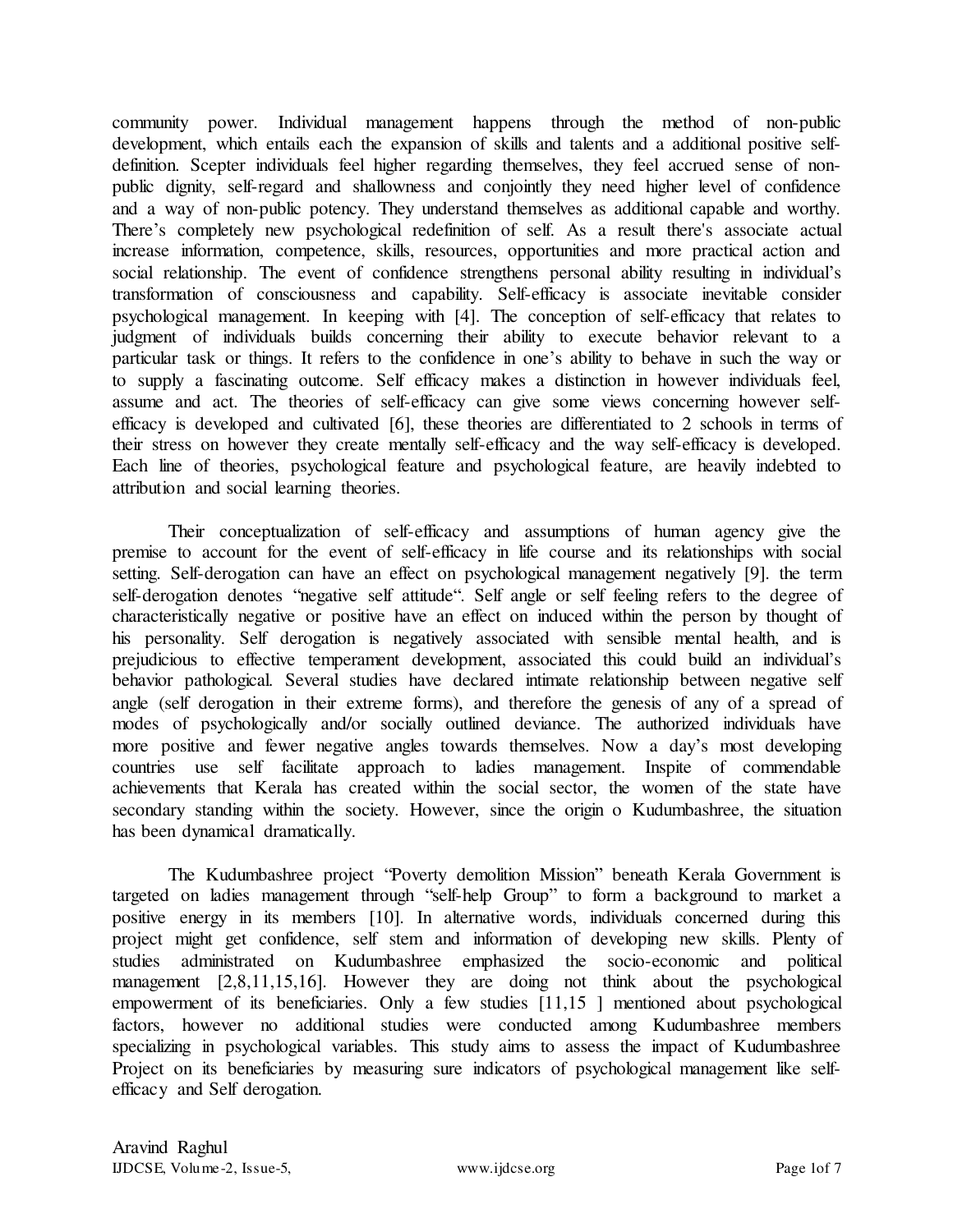# **Objectives**

1. To know the impact of Kudumbashree Project on ladies direction by analyzing Self-efficacy and Self derogation of its members

2. To search out whether or not there are important variations among normal members and Office bearing members in Kudumbashree in Self-efficacy and Self-derogation.

3. To search out whether or not there are important variations among daily labor and self employed members in Kudumbashree in Self-efficacy and Self–derogation.

4. To search out whether or not there are important correlation between Self effectuality and self Derogation of Kudumbashree members.

## **Method**

The participants for the current study consisted of 304 ladies Kudumbashree members. Multi stage sampling was wont to choose the sample giving due illustration to members doing totally different small enterprises. The comparison cluster was designated by considering the membership in self facilitate teams that's from Ernakulum work Society (NGO) and also designated daily wage staff, World Health Organization don't have any membership in Self facilitate cluster (SHG). Several important factors were thought-about within the choice of comparison cluster to make sure cluster matching, as so much as potential. They're age, sex; income, legal status, place of residence, and not a member in any self facilitate teams.

## **Instruments**

A, This scale is made making use of the self report technique. All the things are within the sort of self analysis and in descriptions statements. The things are expected to faucet self analysis of the themes from wide sorts of behaviour domains. The things are worded in such the simplest way that there are equal numbers of positive and negative things, during a random order. There are twenty statements within the scale and five response classes  $(A, B, C, D \& p)$  are given for every statement. A score of five, 4, 3, 2, or one is given to the class A, B, C, D, or E for a positive statement and a score of one, 2, 3, four or five is given to the negative statement. A response sheet isn't scored if there are over one response class chosen for a selected item or if there are 3 or a lot of omitted things. Split half reliableness Co-efficient (Spearman's Split half Method) obtained vary from zero.84 to 0.93 and authors claim Content Validity [3].

B, Department of scientific discipline, Kerala University. This scale consists of 1) Inferiority Complex 2) Seriouslessness 3) Self accusation 4) self-destructive tendency 5) Pessimism 6) Introversion 7) Seclusion 8) Depression 9) Distructiveness 10) Self devaluation dimensions. The collection of all the things within the self-derogation scale is taken because the Self-derogation scores for the topic. The reliableness of SD. scale has been found mistreatment test-retest technique found to be .81 and validity of SD scale. Validity of the SD scale was established mistreatment Alien Inventory [18] associate degree external criterion. The correlation between scores are found to be  $+.079$ , indicating that the size Has moderate synchronal validity. The size claims face validity and content validity also, as most parts of self derogation are measured by it [17].

C, Personal knowledge Sheet: a private knowledge sheet was utilized in addition to the higher than instruments, that seeks the socio-demographic details of the respondents. It includes the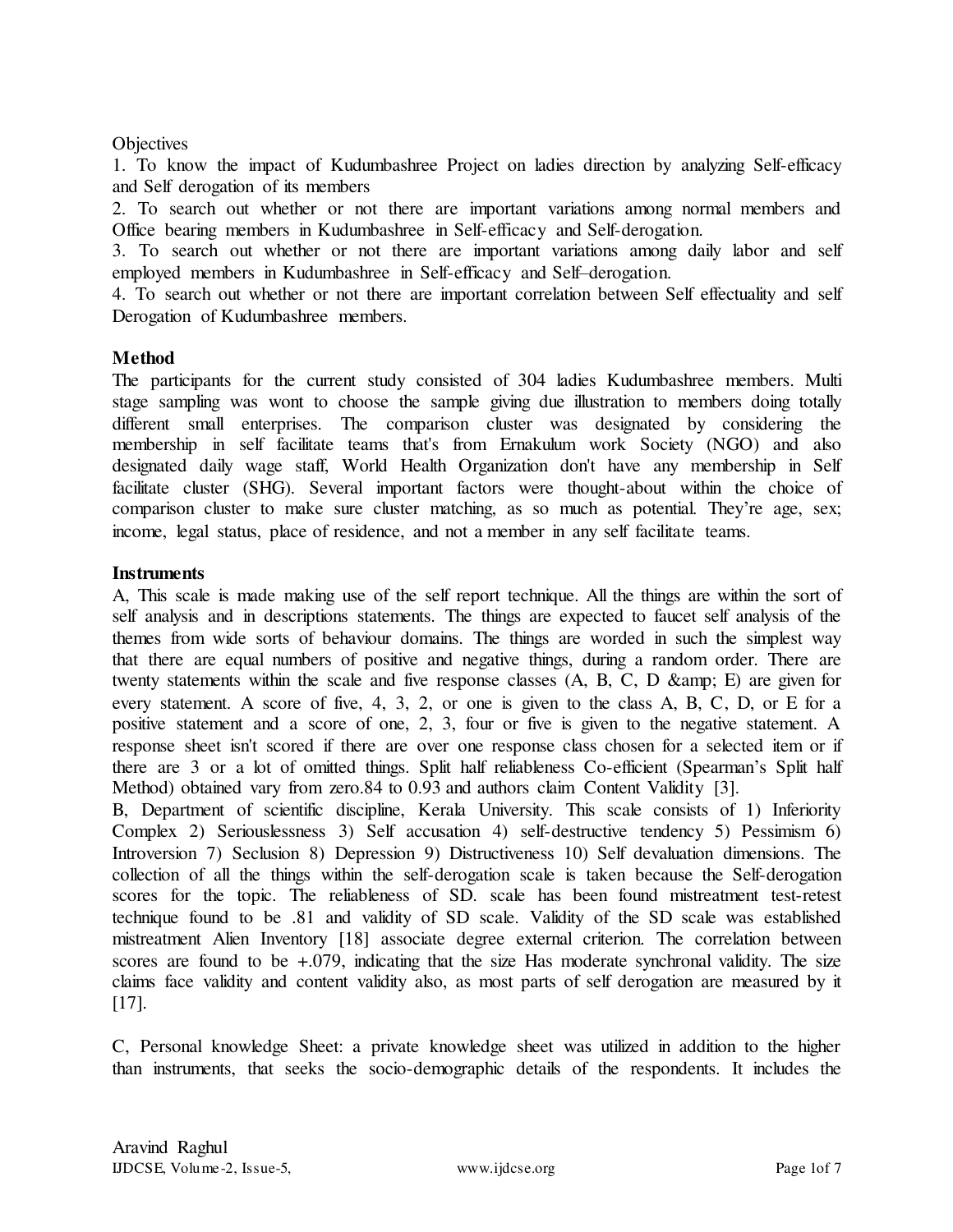information concerning age, sex, kind of family residential district, birth order, family income etc.

#### **Procedure**

The man of science collected information when obtaining permission from the District Mission Coordinator, Kudumbashree Mission, Ernakulum, Kerala. The man of science approached the Respondents and administered the instruments with correct instruction. The man of science ensured that the collected information would be unbroken strictly confidential and would be used for analysis purposes solely. The collected information was analyzed victimization the applied mathematics techniques t-test and anova and constant of correlation. To check the importance within the mean variations involving two groups, t-test was employed; in cases wherever quite 2 teams were concerned unidirectional anova was created use of. Pearson's product moment correlation was calculated to seek out the correlations between the variables self-efficacy and self-derogation.

## **Results**

The first objective of the study hypothesized as 'there are vital variations between Kudumbashree members and Non-beneficiaries of the project (Non-beneficiaries include members in Non Governmental Organizations and house wives) in self-efficacy and selfderogation'. Unidirectional analysis of variance was utilized to check vital distinction between Kudumbashree members and Non-beneficiaries of the project within the psychological variables. As it are often seen from table one, there have been vital variations among the 3 teams in Selfefficacy. The F-ratio was nine.27 (pLl; .01), and to understand that cluster makes distinction Duncan procedure was used and therefore the results square measure given in table two. Results of the Duncan take a look at given in table two shows that the Kudumbashree cluster exhibited Significantly higher levels of Self effectuality (Mean=54.79) than the nongovernmental organization cluster (Mean=59.78) as well because the traditional cluster (Mean=57.14). No vital distinction was found between nongovernmental organization and traditional teams. The theories of direction at personal level, that focus totally on ways in which during which individuals will develop feelings of non-public power and self effectuality.

Developing a way of personal power are often effective in each enhancing mental state and enabling people to work toward broader social amendment [18] Personal effectuality lies at the center of feminine direction. Effectuality is that the degree to which a private perceives that he or she controls his or her atmosphere [5]. Many of such influences on Indian village girls produce a scarcity of effectuality. Feminine infant's square measure regarded from birth as more modest than males, they're relegated to inferior standing, and important selections square measure created for and regarding them, instead of by them. By learning through Organizational cluster activities they gain management over their lives and their atmosphere [14].

It is evident that Kudumbashree helped girls to know and understand their distinctive potential, develop courageousness to assume and act severally, specific what they need, suffer, feel, speak out and specific freely, and explore their distinct growth and development [1]. By serving to girls meet their sensible desires and increase in their effectuality in their traditional roles, NHG will facilitate girls succeed} respect and achieve a lot of in their ancient roles, that successively will result in magnified esteem and self esteem. Considerably, almost all the women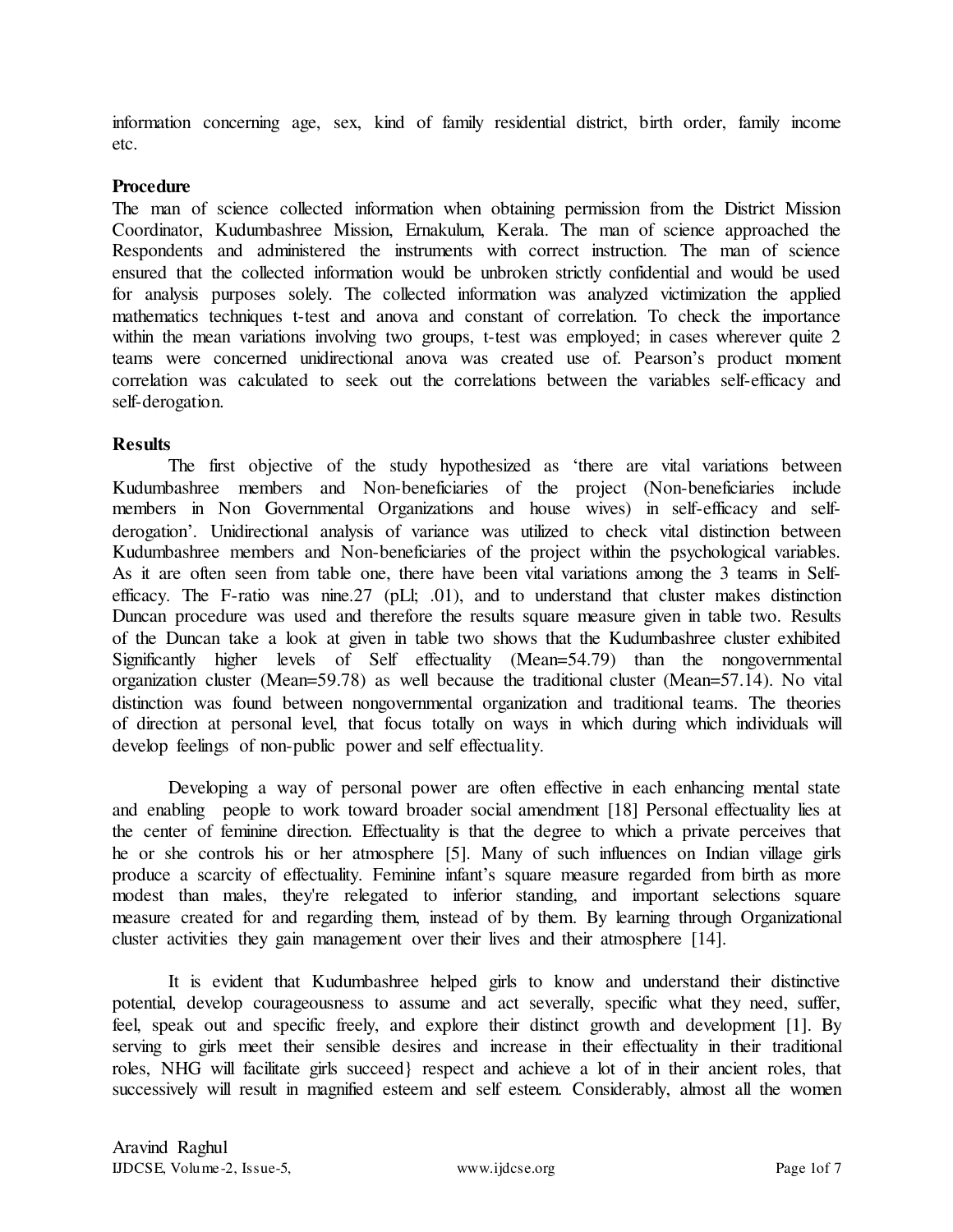had goals for the long run, maybe joined to their larger sense of self effectuality and belief in their ability to actualize them. From table one, it are often seen that the 3 teams differed considerably on their Self derogation (F=79.54, PL1.01).

Additional analysis was done victimization Duncan procedure to understand that groups create the distinction and therefore the results square measure given in table three. The Kudumbashree cluster had less negative attitudes toward the self (165.09) than the Normal cluster (M = 175.99). Vital variations were additionally found between traditional and nongovernmental organization Groups, wherever the previous had considerably higher mean score on Self derogation than the latter. The results show that folks with high self-derogation would have a lot of negative Attitudes toward the self. Formal teams square measure doubtless to produce a lot of structure, have stronger norms and have higher expectations of their members, whereas traditional population square measure doubtless to provide less structure and have weaker norms and lower expectations.

Thus, the formal cluster like Kudumbashree and nongovernmental organization members may feel less self derogation within their teams, however may additionally feel a larger sense of distinctiveness relating to their cluster compared to alternative teams. To examine the position/responsibility within the cluster, if any, among the Kudumbashree members in selfefficacy and self-derogation, the mean scores obtained by the 2 teams were tested for significance and results square measure given in table four. The result showed that there's no important distinction between standard member and office bears within the variables selfderogation and self-efficacy. Standard members obtained comparatively lower mean scores than workplace bearing members within the self-efficacy and self derogation. Office bearing members typically get lots of opportunities to develop their Capacities. In Kudumbashree, the workplace bearing members area unit act as community health volunteer, financial gain generation activities volunteer, infrastructure volunteer, secretary and President.

These members ought to attend specific coaching programmers to develop their skills in order to meet their position in Kudumbashree mission and it becomes an additional profit for them than the normal members. The results conferred in table five reveal that daily labor and self utilized attached to Kudumbashree showed no important variations in self-efficacy and selfderogation. Self employed Kudumbashree members showed relatively high mean score on selfefficacy and less mean score on self-derogation. In order to look at the character of relationship between the self-efficacy and self derogation of the Kudumbashree members, the constant of correlation between these 2 variables was computed. It's evident from the results that selfderogation correlate with self efficacy. The obtained correlation (r=-.15) reveals negative relationship between self-efficacy and self-derogation. It implies that subjects United Nations agency area unit having high self-efficacy shows less degree of self-derogation.

Table1

Summary of one-way Anova of Self-Derogation and Self-efficacy by Groups

| Variables       | Sum of squares                                      |        | Mean square    |        |         |
|-----------------|-----------------------------------------------------|--------|----------------|--------|---------|
|                 | <b>Between</b>                                      | Within | <b>Between</b> | Within |         |
| Self-Derogation | $\mid$ 55093.65 265782.40 $\mid$ 55093.65 265782.40 |        |                |        | 78.44** |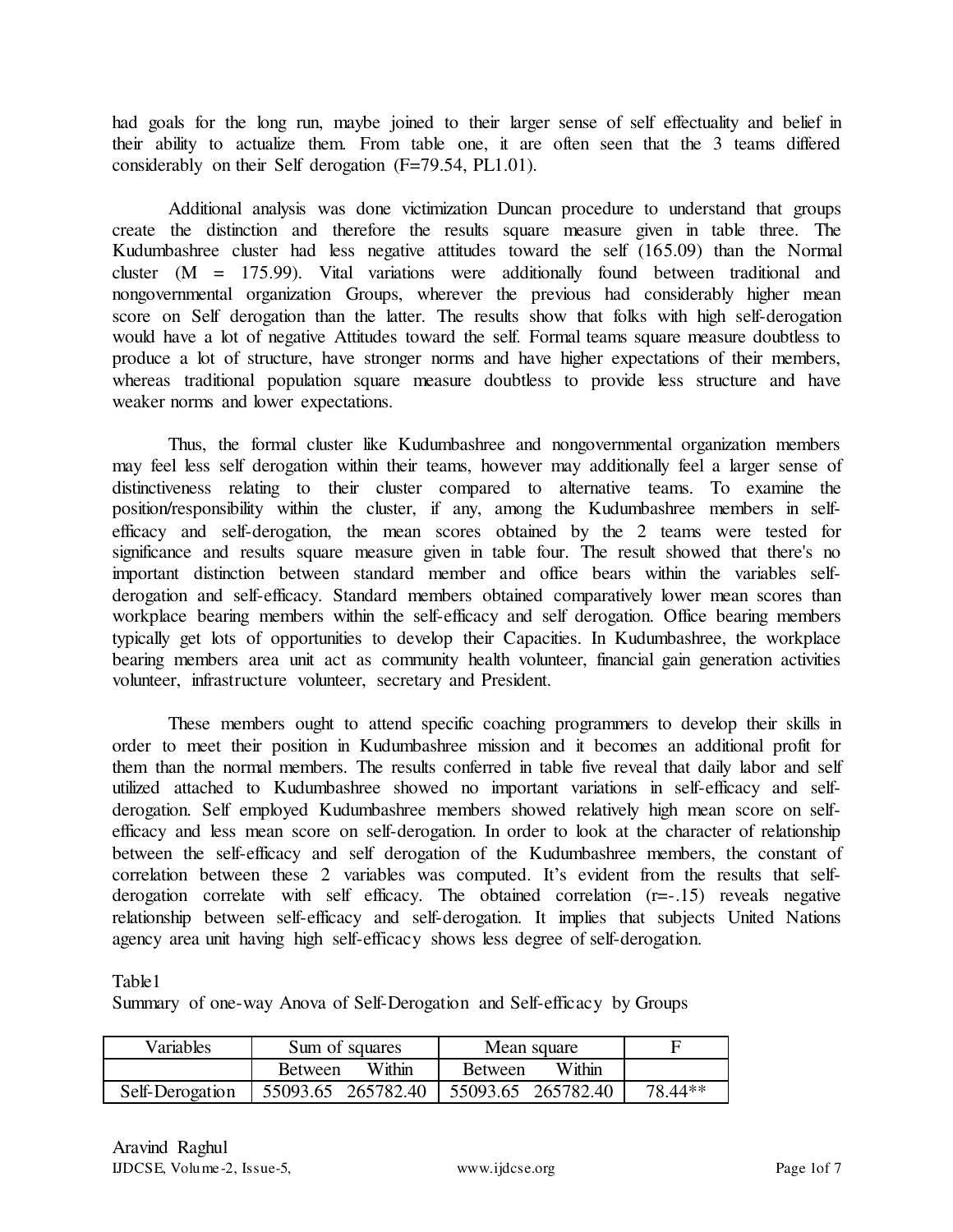|               |        | 16546.82 216.47 |        | 16546.82 216.47 |          |
|---------------|--------|-----------------|--------|-----------------|----------|
| Self-efficacy | 999.88 | 38823.52        | 999.88 | 38823.52        | $9.26**$ |
|               | 454.94 | 58.23           | 454.94 | 58.23           |          |

Table 2

Comparison of means (Duncan Procedure) of Self-derogation by Group

| Group        |     | Mean  | Normal | NGO | Kudumbashree |
|--------------|-----|-------|--------|-----|--------------|
| Normal       | 210 | 57.17 |        |     |              |
| <b>NGO</b>   | 255 | 57.76 |        |     |              |
| Kudumbashree | 306 | 56.75 |        |     |              |

Table 3 Comparison of mean scores (Duncan Procedure) of Self derogation by group

| Group        |                    | Mean   |
|--------------|--------------------|--------|
| Normal       | $^{\sim}$ 1<br>ΖIU | 174.99 |
| NGO          | 255<br>ل ل⊥        | 155 NQ |
| Kudumbashree | 306                | 164.09 |

Table 4

Mean, SD and't' Values of Self-derogation and Self-efficacy by position/responsibility

| Variables       | <b>Ordinary</b> |          | Office bearers |       |      |
|-----------------|-----------------|----------|----------------|-------|------|
|                 | Mean            | SD       | Mean           | SD    |      |
| Self-Derogation | 177.35          | 8.59     | 177.70         | 18.78 | 0.65 |
| Self-efficacy   | 57.66           | $5.80\,$ | 55.83          | 5.337 |      |

Table 5

Mean, SD and't' Values of Self-derogation and Self-efficacy by Nature of work

| Variables       | Ordinary |       | Office bearers |       |     |
|-----------------|----------|-------|----------------|-------|-----|
|                 | Mean     | SD    | Mean           | SD    |     |
| Self-Derogation | 177.35   | 15.95 | 177.50         | 15.92 | .83 |
| Self-efficacy   | 54.66    | 5.02  | 54.83          | 5.33  |     |

## **Conclusion**

From the results it will conclude that Kudumbashree members show independency by achieving satisfaction on self-activities, creating oneself essential to the family, determination issues with the help from cluster members at the time of issue etc. Self-efficacy and self– derogation area unit AN inevitable factors for psychological authorization. Kudumbashree members reported higher levels of self-efficacy, whereas they showed lower levels of self